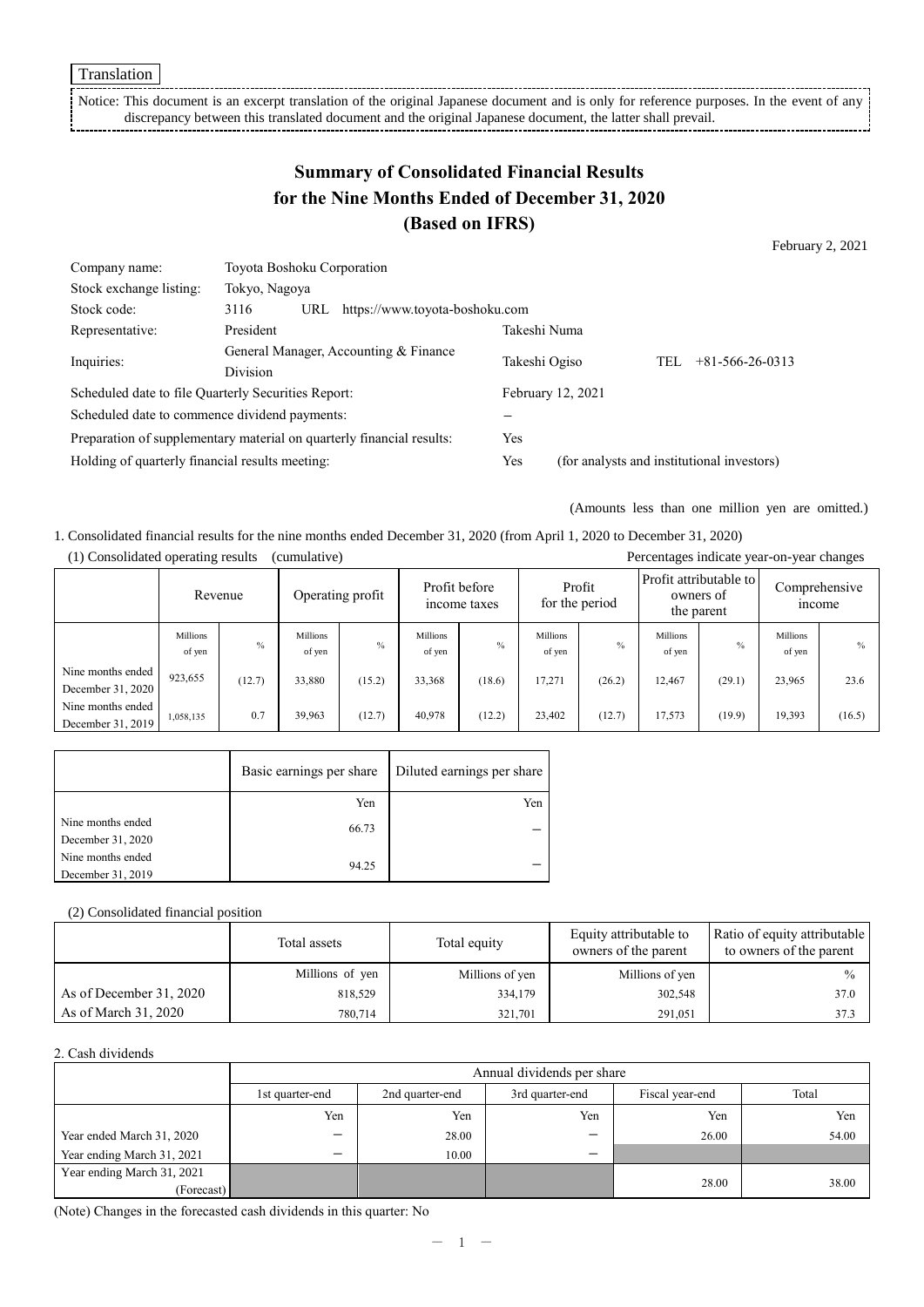3. Forecast of consolidated financial results for the year ending March 31, 2021 (from April 1, 2020 to March 31, 2021)

|           | Percentages indicate year-on-year changes |                  |               |                               |               |                                                |               |                             |        |
|-----------|-------------------------------------------|------------------|---------------|-------------------------------|---------------|------------------------------------------------|---------------|-----------------------------|--------|
|           | Revenue                                   | Operating profit |               | Profit before<br>income taxes |               | Profit attributable to<br>owners of the parent |               | Basic earnings<br>per share |        |
|           | Millions of                               | $\frac{0}{0}$    | Millions of   | $\frac{0}{0}$                 | Millions of   | $\frac{0}{0}$                                  | Millions of   | $\frac{0}{0}$               | Yen    |
| Full year | yen<br>.280,000                           | (6.7)            | yen<br>47,000 | (1.6)                         | yen<br>46,000 | (4.3)                                          | yen<br>21.000 | (15.3)                      | 112.40 |

(Note) Changes in the forecast of consolidated financial results in this quarter : Yes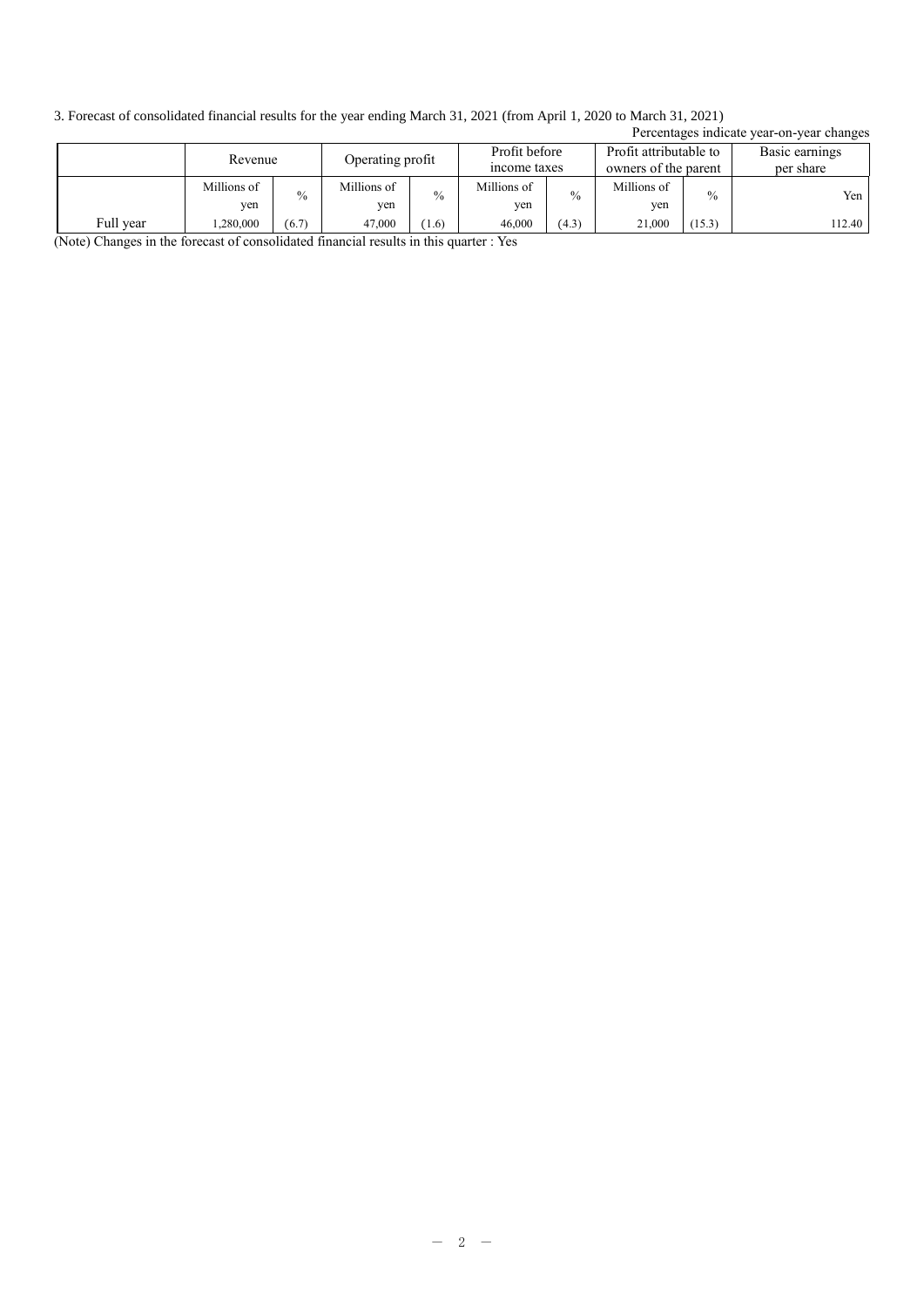#### 4. Notes

| (1) Changes in significant subsidiaries during the nine months ended December 31, 2020 | Yes |
|----------------------------------------------------------------------------------------|-----|
| (changes in specified subsidiaries resulting in the change in scope of consolidation): |     |

| (2) Changes in accounting policies, changes in accounting estimates, and restatement of prior period financial statements |     |
|---------------------------------------------------------------------------------------------------------------------------|-----|
| Changes in accounting policies required by IFRS:                                                                          | No. |
| Changes in accounting policies due to other reasons:                                                                      | No. |
| Changes in accounting estimates:                                                                                          | No. |

(3) Number of issued shares (common shares)

| Total number of issued shares at the end of the period (including treasury shares) |                                                                                               |  |                                         |                    |  |
|------------------------------------------------------------------------------------|-----------------------------------------------------------------------------------------------|--|-----------------------------------------|--------------------|--|
|                                                                                    | As of December 31, 2020                                                                       |  | 187,665,738 shares As of March 31, 2020 | 187,665,738 shares |  |
|                                                                                    | Number of treasury shares at the end of the period                                            |  |                                         |                    |  |
|                                                                                    | As of December 31, 2020                                                                       |  | 818,363 shares As of March 31, 2020     | 845,736 shares     |  |
|                                                                                    | Average number of shares during the period (cumulative from the beginning of the fiscal year) |  |                                         |                    |  |

| Nine months ended | 186,836,721 shares | Nine months ended | 186,447,795 shares |
|-------------------|--------------------|-------------------|--------------------|
| December 31, 2020 |                    | December 31, 2019 |                    |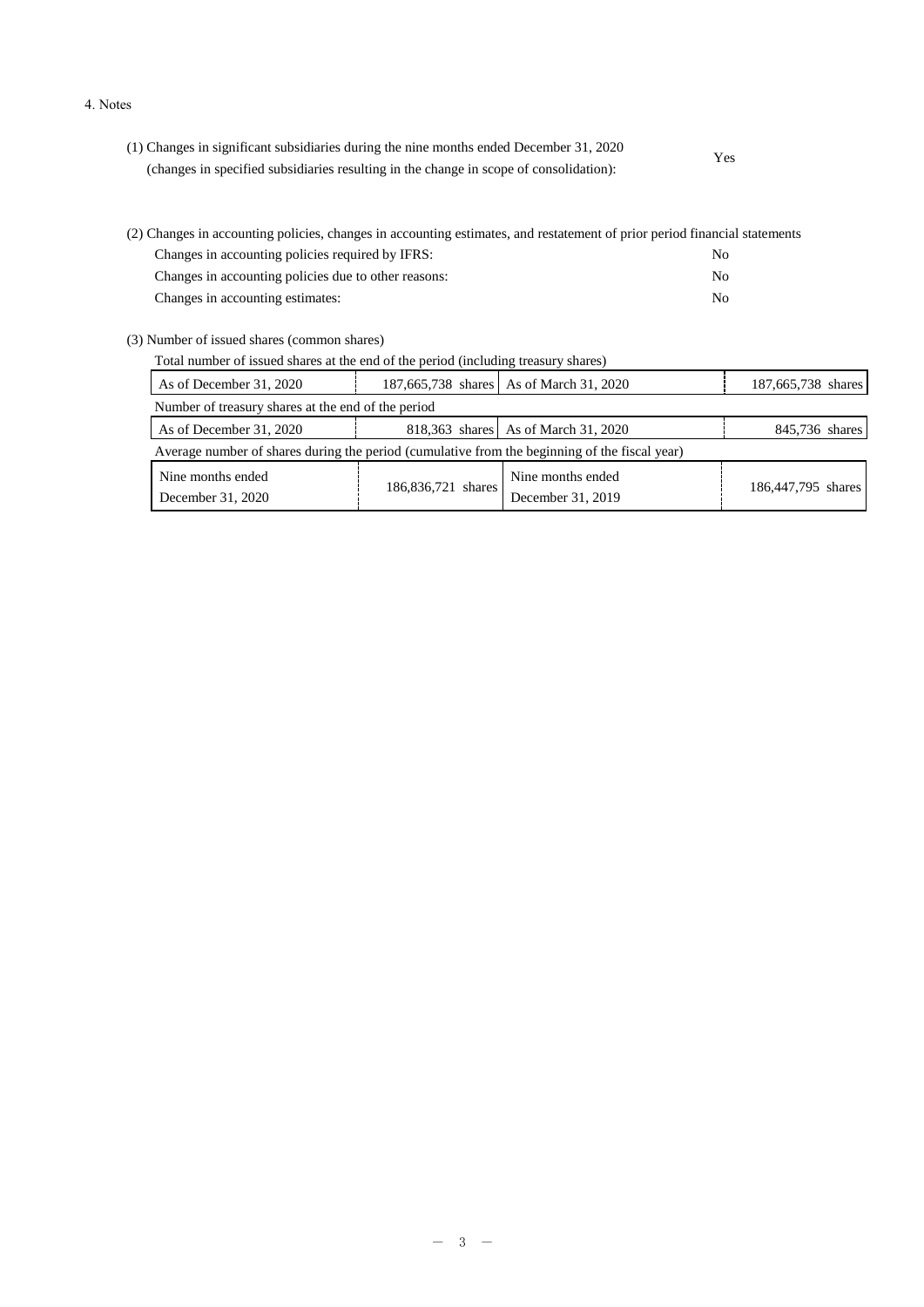### **Consolidated financial statements Consolidated Statement of Financial Position**

As of March 31, 2020 As of December 31, 2020 Assets Current assets Cash and cash equivalents 163,377 190,064 Trade and other receivables 197,081 214,787 Inventories  $68,166$  63,964 Other financial assets 15,120 11,200 Income taxes receivable  $4,827$   $3,760$ Other current assets 8,976 8,976 9,828 Total current assets 457,548 493,605 Non-current assets Property, plant and equipment 256,661 255,375 Goodwill 4,879 and 4,879 and 4,879 and 4,879 and 4,879 and 4,879 and 4,879 and 4,879 and 4,879 and 4,879 and 4, Intangible assets 10,802 Investments accounted for using equity method 15,011 13,495 Other financial assets 24,360 Deferred tax assets 15,572 14,102 Other non-current assets 1,614 1,908 Total non-current assets 323,166 324,924 Total assets 818,529 and 818,529 and 818,529 and 818,529 and 818,529 and 818,529 and 818,529 and 818,529 and 81

(Millions of yen)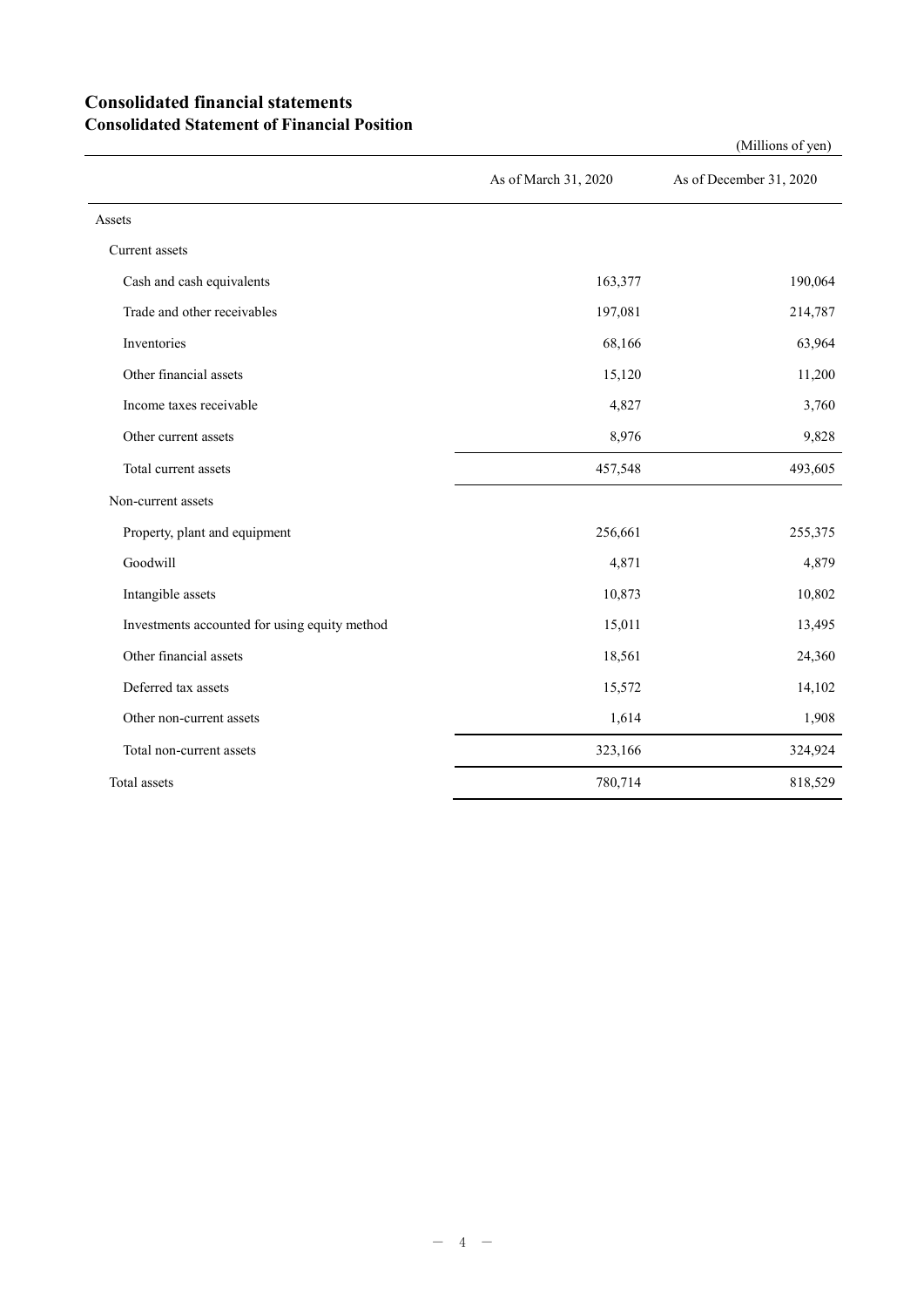|                                                   |                      | (Millions of yen)       |
|---------------------------------------------------|----------------------|-------------------------|
|                                                   | As of March 31, 2020 | As of December 31, 2020 |
| Liabilities and equity                            |                      |                         |
| Liabilities                                       |                      |                         |
| Current liabilities                               |                      |                         |
| Trade and other payables                          | 179,103              | 169,480                 |
| Bonds and borrowings                              | 50,231               | 40,060                  |
| Other financial liabilities                       | 3,410                | 6,252                   |
| Income taxes payable                              | 6,302                | 6,695                   |
| Provisions                                        | 3,921                | 3,981                   |
| Other current liabilities                         | 70,358               | 70,831                  |
| Total current liabilities                         | 313,327              | 297,301                 |
| Non-current liabilities                           |                      |                         |
| Bonds and borrowings                              | 74,301               | 113,374                 |
| Other financial liabilities                       | 7,758                | 7,692                   |
| Retirement benefit liability                      | 58,982               | 60,202                  |
| Provisions                                        | 255                  | 257                     |
| Deferred tax liabilities                          | 2,776                | 3,579                   |
| Other non-current liabilities                     | 1,611                | 1,941                   |
| Total non-current liabilities                     | 145,685              | 187,048                 |
| Total liabilities                                 | 459,013              | 484,350                 |
| Equity                                            |                      |                         |
| Share capital                                     | 8,400                | 8,400                   |
| Capital surplus                                   | 3,044                | 3,098                   |
| Retained earnings                                 | 289,880              | 295,601                 |
| Treasury shares                                   | (1,674)              | (1,620)                 |
| Other components of equity                        | (8, 599)             | (2,931)                 |
| Total equity attributable to owners of the parent | 291,051              | 302,548                 |
| Non-controlling interests                         | 30,649               | 31,631                  |
| Total equity                                      | 321,701              | 334,179                 |
| Total liabilities and equity                      | 780,714              | 818,529                 |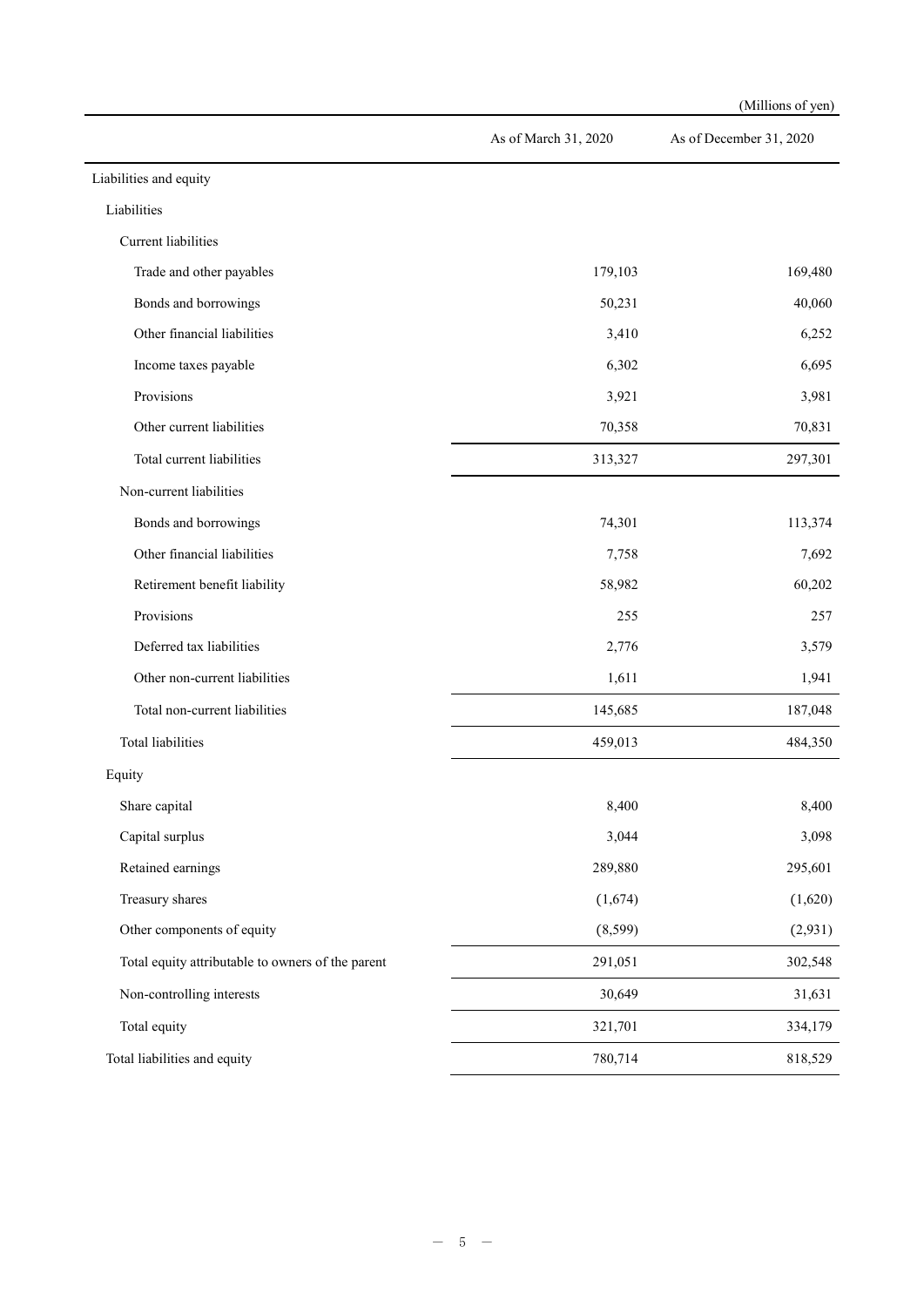### **Consolidated statement of income and consolidated statement of comprehensive income Consolidated Statement of Profit or Loss**

|                                                                            |                                        | (Millions of yen)                      |
|----------------------------------------------------------------------------|----------------------------------------|----------------------------------------|
|                                                                            | Nine months ended<br>December 31, 2019 | Nine months ended<br>December 31, 2020 |
| Revenue                                                                    | 1,058,135                              | 923,655                                |
| Cost of sales                                                              | 953,304                                | 832,450                                |
| Gross profit                                                               | 104,830                                | 91,204                                 |
| Selling, general and administrative expenses                               | 62,744                                 | 58,371                                 |
| Other income                                                               | 3,834                                  | 4,473                                  |
| Other expenses                                                             | 5,957                                  | 3,426                                  |
| Operating profit                                                           | 39,963                                 | 33,880                                 |
| Finance income                                                             | 1,563                                  | 1,428                                  |
| Finance expenses                                                           | 1,623                                  | 1,810                                  |
| Share of profit (loss) of investments accounted for using<br>equity method | 1,075                                  | (130)                                  |
| Profit before income taxes                                                 | 40,978                                 | 33,368                                 |
| Income tax expense                                                         | 17,576                                 | 16,097                                 |
| Profit for the period                                                      | 23,402                                 | 17,271                                 |
| Profit attributable to                                                     |                                        |                                        |
| Owners of the parent                                                       | 17,573                                 | 12,467                                 |
| Non-controlling interests                                                  | 5,829                                  | 4,803                                  |
| Profit attributable to owners of the parent per share                      |                                        |                                        |

| Basic earnings per share (Yen)   | 94.25 | 66.73 |
|----------------------------------|-------|-------|
| Diluted earnings per share (Yen) |       |       |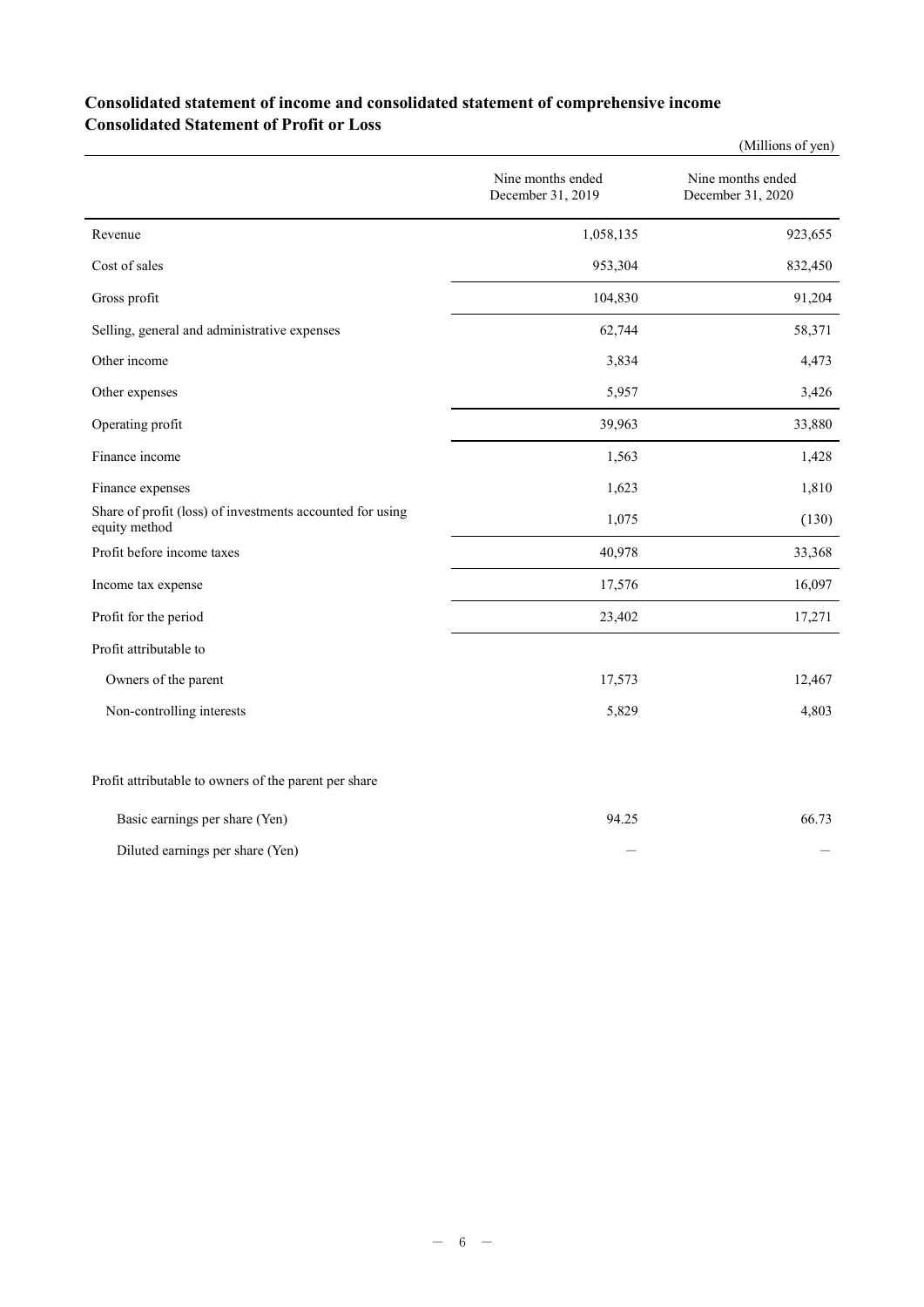## **Consolidated Statement of Comprehensive Income**

|                                                                                                             |                                        | (Millions of yen)                      |
|-------------------------------------------------------------------------------------------------------------|----------------------------------------|----------------------------------------|
|                                                                                                             | Nine months ended<br>December 31, 2019 | Nine months ended<br>December 31, 2020 |
| Profit for the period                                                                                       | 23,402                                 | 17,271                                 |
| Other comprehensive income                                                                                  |                                        |                                        |
| Items that will not be reclassified to profit or loss                                                       |                                        |                                        |
| Remeasurements of defined benefit plans                                                                     | (21)                                   | (11)                                   |
| Net change in fair value of equity instruments measured<br>at fair value through other comprehensive income | 177                                    | 3,461                                  |
| Share of other comprehensive income of investments<br>accounted for using equity method                     | 118                                    | 5                                      |
| Items that may be reclassified to profit or loss                                                            |                                        |                                        |
| Exchange differences on translation of foreign operations                                                   | (4,070)                                | 3,230                                  |
| Net change in fair value of debt instruments measured at<br>fair value through other comprehensive income   | (0)                                    | $\mathbf{0}$                           |
| Share of other comprehensive income of investments<br>accounted for using equity method                     | (211)                                  | 8                                      |
| Total other comprehensive income                                                                            | (4,008)                                | 6,694                                  |
| Comprehensive income                                                                                        | 19,393                                 | 23,965                                 |
| Comprehensive income attributable to                                                                        |                                        |                                        |
| Owners of the parent                                                                                        | 14,050                                 | 18,115                                 |
| Non-controlling interests                                                                                   | 5,342                                  | 5,850                                  |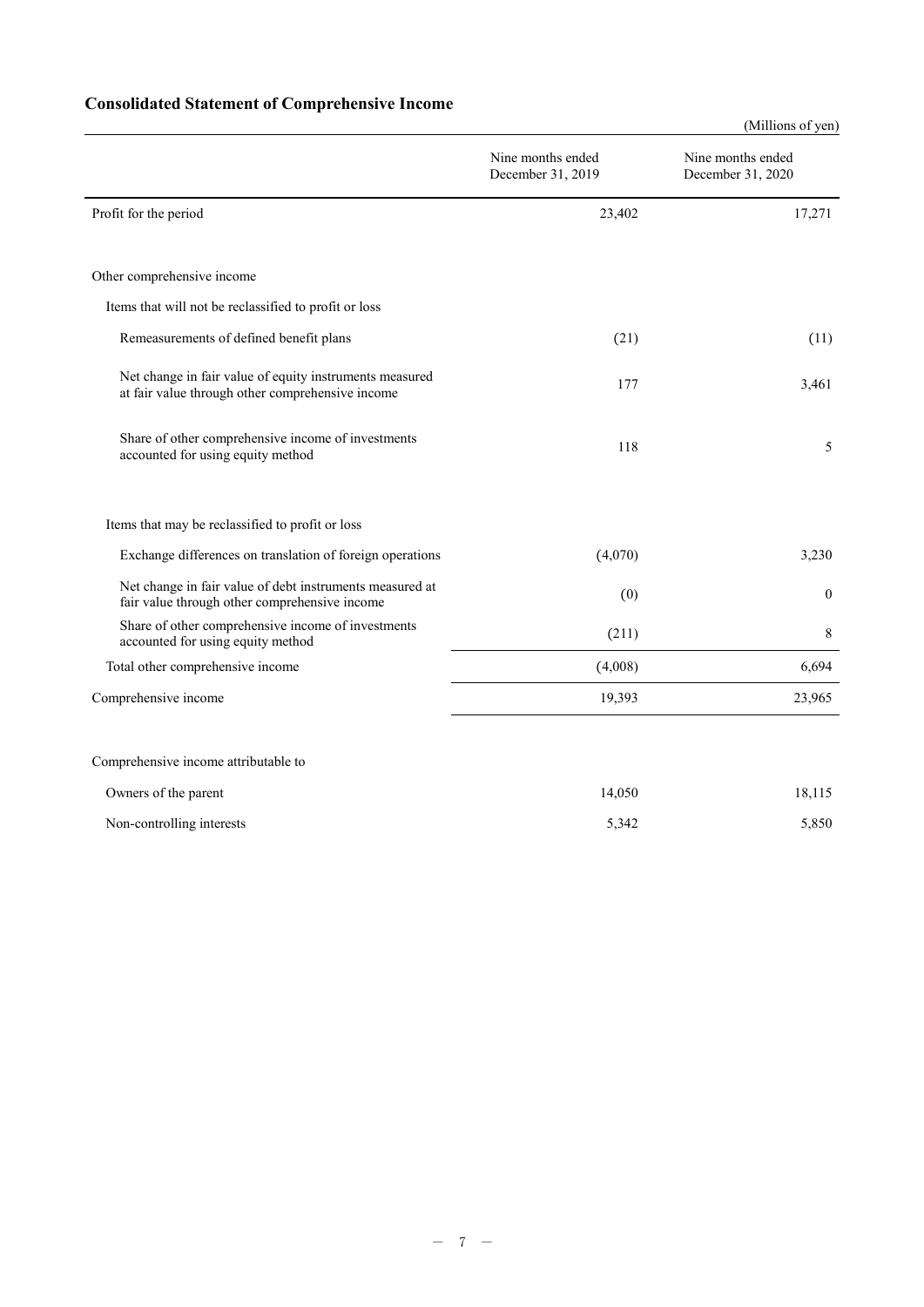#### **Consolidated Statement of Changes in Equity**

Nine months ended December 31, 2019

|                                                  |               |                                         |                      |         | (Millions of yen)                                                                              |  |  |  |  |  |
|--------------------------------------------------|---------------|-----------------------------------------|----------------------|---------|------------------------------------------------------------------------------------------------|--|--|--|--|--|
|                                                  |               | Equity attributable to owners of parent |                      |         |                                                                                                |  |  |  |  |  |
|                                                  | Share capital | Capital surplus                         | Retained<br>earnings |         | Other components<br>of equity<br>Treasury shares Remeasurements<br>of defined benefit<br>plans |  |  |  |  |  |
| Balance at April 1, 2019                         | 8,400         | 7,570                                   | 275,160              | (3,875) |                                                                                                |  |  |  |  |  |
| Profit for the period                            |               |                                         | 17,573               |         |                                                                                                |  |  |  |  |  |
| Other comprehensive income                       |               |                                         |                      |         | (3)                                                                                            |  |  |  |  |  |
| Comprehensive income                             |               |                                         | 17,573               |         | (3)                                                                                            |  |  |  |  |  |
| Purchase of treasury shares                      |               |                                         |                      | (0)     |                                                                                                |  |  |  |  |  |
| Disposal of treasury shares                      |               |                                         |                      | 2,201   |                                                                                                |  |  |  |  |  |
| <b>Dividends</b>                                 |               |                                         | (10, 430)            |         |                                                                                                |  |  |  |  |  |
| Changes in ownership interest<br>in subsidiaries |               | (4,525)                                 |                      |         |                                                                                                |  |  |  |  |  |
| Change in increase of capital                    |               |                                         |                      |         |                                                                                                |  |  |  |  |  |
| Change in scope of<br>consolidation              |               |                                         |                      |         |                                                                                                |  |  |  |  |  |
| Transfer to retained earnings                    |               |                                         | 93                   |         | 3                                                                                              |  |  |  |  |  |
| Total transactions with owners                   |               | (4,525)                                 | (10, 336)            | 2,201   | 3                                                                                              |  |  |  |  |  |
| Balance at December 31, 2019                     | 8,400         | 3,044                                   | 282,396              | (1,674) |                                                                                                |  |  |  |  |  |

|                                                  |                                                                                                              | Equity attributable to owners of parent                                                                                                         |                                                                       |           |                              |           |
|--------------------------------------------------|--------------------------------------------------------------------------------------------------------------|-------------------------------------------------------------------------------------------------------------------------------------------------|-----------------------------------------------------------------------|-----------|------------------------------|-----------|
|                                                  |                                                                                                              | Other components of equity                                                                                                                      |                                                                       |           |                              |           |
|                                                  | Net change in<br>fair value of<br>equity<br>instruments<br>value through<br>other<br>comprehensive<br>income | Net change in<br>fair value of<br>debt<br>instruments<br>measured at fair measured at fair<br>value through<br>other<br>comprehensive<br>income | Exchange<br>differences on<br>translation of<br>foreign<br>operations | Total     | Non-controlling<br>interests | Total     |
| Balance at April 1, 2019                         | 6,036                                                                                                        | (98)                                                                                                                                            | (994)                                                                 | 292,199   | 37,130                       | 329,329   |
| Profit for the period                            |                                                                                                              |                                                                                                                                                 |                                                                       | 17,573    | 5,829                        | 23,402    |
| Other comprehensive income                       | 294                                                                                                          | (0)                                                                                                                                             | (3,812)                                                               | (3,522)   | (486)                        | (4,008)   |
| Comprehensive income                             | 294                                                                                                          | (0)                                                                                                                                             | (3,812)                                                               | 14,050    | 5,342                        | 19,393    |
| Purchase of treasury shares                      |                                                                                                              |                                                                                                                                                 |                                                                       | (0)       |                              | (0)       |
| Disposal of treasury shares                      |                                                                                                              |                                                                                                                                                 |                                                                       | 2,201     |                              | 2,201     |
| <b>Dividends</b>                                 |                                                                                                              |                                                                                                                                                 |                                                                       | (10, 430) | (4, 493)                     | (14, 923) |
| Changes in ownership interest<br>in subsidiaries |                                                                                                              |                                                                                                                                                 |                                                                       | (4, 525)  | (6,686)                      | (11,212)  |
| Change in increase of capital                    |                                                                                                              |                                                                                                                                                 |                                                                       |           |                              |           |
| Change in scope of<br>consolidation              |                                                                                                              |                                                                                                                                                 |                                                                       |           |                              |           |
| Transfer to retained earnings                    | (97)                                                                                                         |                                                                                                                                                 |                                                                       |           |                              |           |
| Total transactions with owners                   | (97)                                                                                                         |                                                                                                                                                 |                                                                       | (12,755)  | (11, 179)                    | (23, 934) |
| Balance at December 31, 2019                     | 6,233                                                                                                        | (98)                                                                                                                                            | (4,807)                                                               | 293,494   | 31,294                       | 324,788   |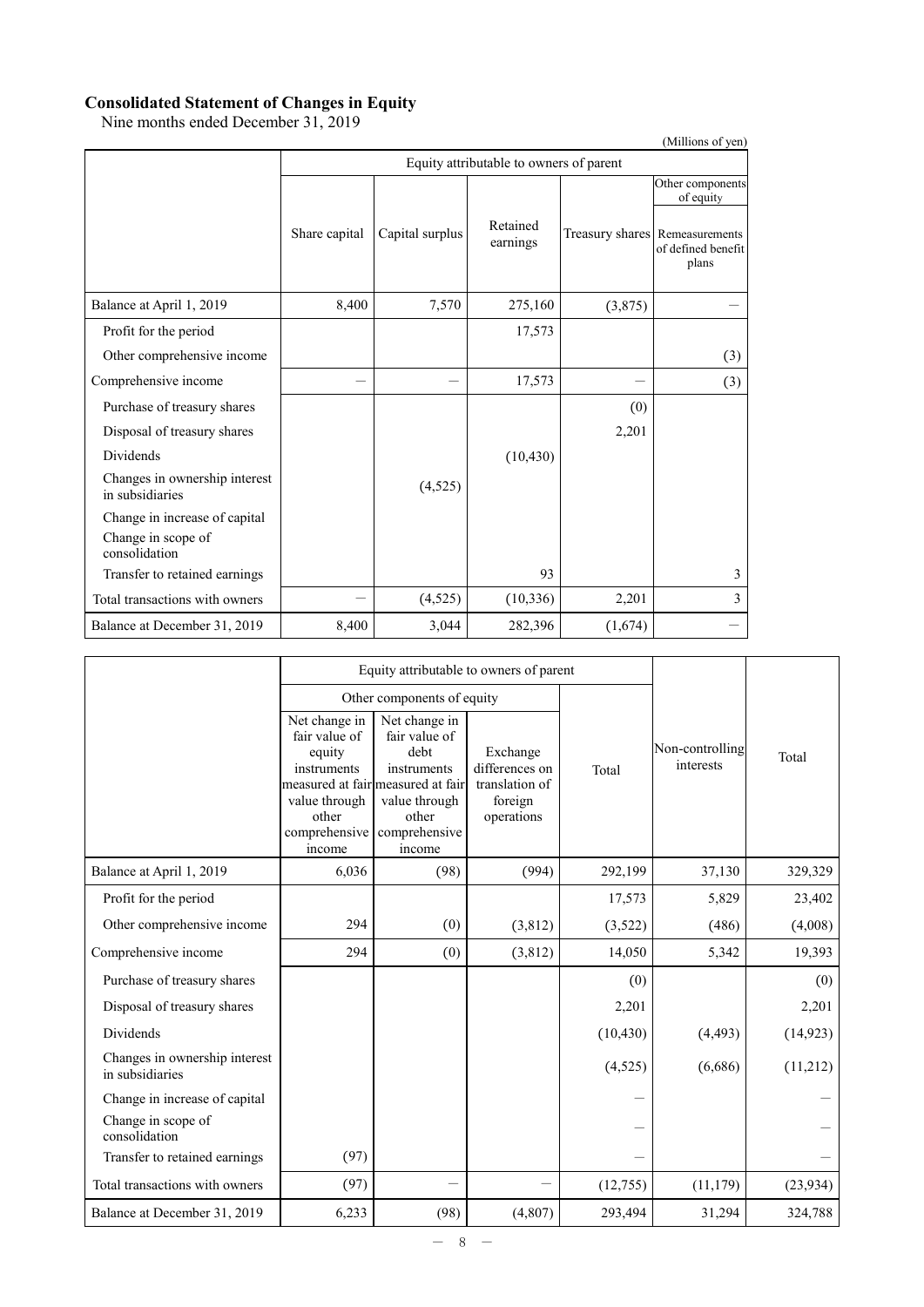#### Nine months ended December 31, 2020

|                                                  |                                         |                 |                      |         | (Millions of yen)                                             |  |  |  |
|--------------------------------------------------|-----------------------------------------|-----------------|----------------------|---------|---------------------------------------------------------------|--|--|--|
|                                                  | Equity attributable to owners of parent |                 |                      |         |                                                               |  |  |  |
|                                                  |                                         |                 |                      |         | Other components<br>of equity                                 |  |  |  |
|                                                  | Share capital                           | Capital surplus | Retained<br>earnings |         | Treasury shares Remeasurements<br>of defined benefit<br>plans |  |  |  |
| Balance at April 1, 2020                         | 8,400                                   | 3,044           | 289,880              | (1,674) |                                                               |  |  |  |
| Profit for the period                            |                                         |                 | 12,467               |         |                                                               |  |  |  |
| Other comprehensive income                       |                                         |                 |                      |         | (20)                                                          |  |  |  |
| Comprehensive income                             |                                         |                 | 12,467               |         | (20)                                                          |  |  |  |
| Purchase of treasury shares                      |                                         |                 |                      | (0)     |                                                               |  |  |  |
| Disposal of treasury shares                      |                                         | (13)            |                      | 54      |                                                               |  |  |  |
| Dividends                                        |                                         |                 | (6, 725)             |         |                                                               |  |  |  |
| Changes in ownership interest<br>in subsidiaries |                                         | 67              |                      |         |                                                               |  |  |  |
| Change in increase of capital                    |                                         |                 |                      |         |                                                               |  |  |  |
| Change in scope of<br>consolidation              |                                         |                 |                      |         |                                                               |  |  |  |
| Transfer to retained earnings                    |                                         |                 | (21)                 |         | 20                                                            |  |  |  |
| Total transactions with owners                   |                                         | 53              | (6,746)              | 54      | 20                                                            |  |  |  |
| Balance at December 31, 2020                     | 8,400                                   | 3,098           | 295,601              | (1,620) |                                                               |  |  |  |

|                                                  |                                                                                                              | Equity attributable to owners of parent                                                                                                         |                                                                       |         |                              |           |
|--------------------------------------------------|--------------------------------------------------------------------------------------------------------------|-------------------------------------------------------------------------------------------------------------------------------------------------|-----------------------------------------------------------------------|---------|------------------------------|-----------|
|                                                  |                                                                                                              | Other components of equity                                                                                                                      |                                                                       |         |                              |           |
|                                                  | Net change in<br>fair value of<br>equity<br>instruments<br>value through<br>other<br>comprehensive<br>income | Net change in<br>fair value of<br>debt<br>instruments<br>measured at fair measured at fair<br>value through<br>other<br>comprehensive<br>income | Exchange<br>differences on<br>translation of<br>foreign<br>operations | Total   | Non-controlling<br>interests | Total     |
| Balance at April 1, 2020                         | 4,167                                                                                                        | (98)                                                                                                                                            | (12,668)                                                              | 291,051 | 30,649                       | 321,701   |
| Profit for the period                            |                                                                                                              |                                                                                                                                                 |                                                                       | 12,467  | 4,803                        | 17,271    |
| Other comprehensive income                       | 3,467                                                                                                        | $\theta$                                                                                                                                        | 2,200                                                                 | 5,647   | 1,046                        | 6,694     |
| Comprehensive income                             | 3,467                                                                                                        | $\theta$                                                                                                                                        | 2,200                                                                 | 18,115  | 5,850                        | 23,965    |
| Purchase of treasury shares                      |                                                                                                              |                                                                                                                                                 |                                                                       | (0)     |                              | (0)       |
| Disposal of treasury shares                      |                                                                                                              |                                                                                                                                                 |                                                                       | 40      |                              | 40        |
| Dividends                                        |                                                                                                              |                                                                                                                                                 |                                                                       | (6,725) | (4,955)                      | (11,681)  |
| Changes in ownership interest<br>in subsidiaries |                                                                                                              |                                                                                                                                                 |                                                                       | 67      | (105)                        | (37)      |
| Change in increase of capital                    |                                                                                                              |                                                                                                                                                 |                                                                       |         | 151                          | 151       |
| Change in scope of<br>consolidation              |                                                                                                              |                                                                                                                                                 |                                                                       |         | 39                           | 39        |
| Transfer to retained earnings                    | $\mathbf{0}$                                                                                                 |                                                                                                                                                 |                                                                       |         |                              |           |
| Total transactions with owners                   | $\mathbf{0}$                                                                                                 |                                                                                                                                                 |                                                                       | (6,618) | (4,869)                      | (11, 487) |
| Balance at December 31, 2020                     | 7,635                                                                                                        | (98)                                                                                                                                            | (10, 467)                                                             | 302,548 | 31,631                       | 334,179   |